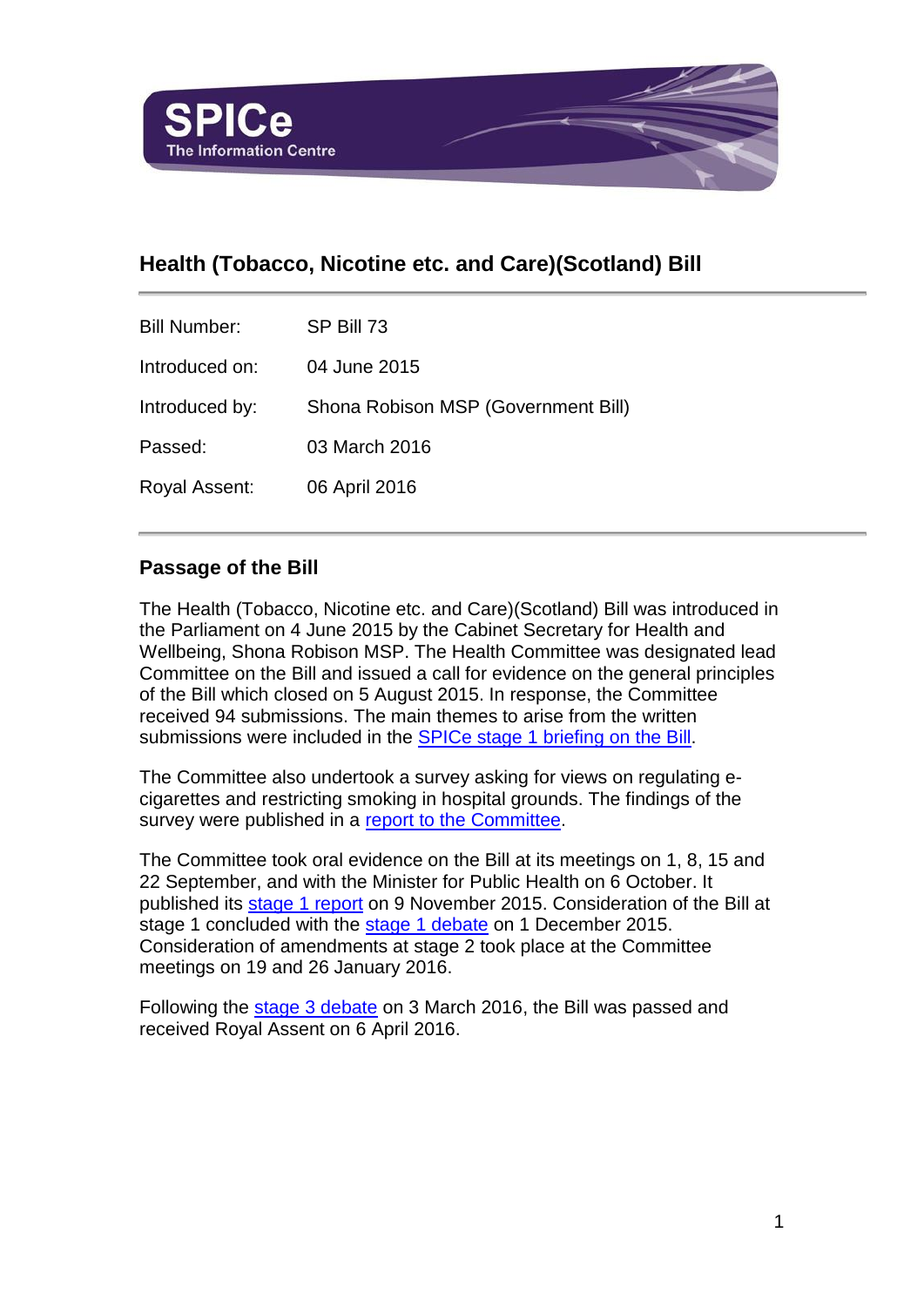## **Purpose and objectives of the Bill**

The Bill was in three parts, each with its own policy objective. These were:

- **Part 1: Tobacco, nicotine vapour products and smoking** the proposals were intended to support the aims of the Tobacco Control Strategy in achieving a smoking prevalence of less than 5% by 2034
- **Part 2: Duty of candour** the duty was intended to support a consistent response across health and social care providers when there has been an unexpected incident which has resulted in death or harm
- **Part 3 – Ill-treatment and wilful neglect** to implement a recommendation of the Francis report<sup>1</sup> that there should be an offence of wilful neglect or ill treatment which is on a par with that covering mental health patients.

### **Provisions of the Bill**

The Health (Tobacco, Nicotine etc. and Care) (Scotland) Bill contained four broad proposals at introduction:

- 1. To introduce restrictions on the sale of nicotine vapour products (NVPs) such as e-cigarettes. The restrictions proposed included: a minimum purchase age of 18; the power to prohibit their sale from vending machines; to make it an offence to purchase an NVP on behalf of someone under 18; a requirement for NVP retailers to register on the tobacco and nicotine vapour product retailer register; and the power to restrict or prohibit domestic advertising and promotions. It also places further controls on the sale of tobacco.
- 2. To make it an offence to smoke in a designated zone outside of buildings on NHS hospital sites.
- 3. To place a duty of candour on health and social care organisations. This would create a legal requirement for health and social care organisations to inform people when they have been harmed as a result of the care or treatment they have received.
- 4. To establish new criminal offences of ill-treatment or wilful neglect in health and social care settings; one offence would apply to individual health and social care workers, managers and supervisors, and another to organisations.

#### **Parliamentary consideration**

l

The Health and Sport Committee supported the general principles of the Bill at stage 1 and was generally positive about the proposals contained therein. The part of the Bill that caused most debate was the restrictions around smoking in hospital grounds. However, this was more in relation to how designated zones

<sup>&</sup>lt;sup>1</sup> [Mid-Staffordshire NHS Foundation Trust Public Inquiry \(2013\). Report of the Mid-](http://webarchive.nationalarchives.gov.uk/20150407084003/http:/www.midstaffspublicinquiry.com/report)[Staffordshire NHS Foundation Trust Public Inquiry. London, the Stationary Office.](http://webarchive.nationalarchives.gov.uk/20150407084003/http:/www.midstaffspublicinquiry.com/report)